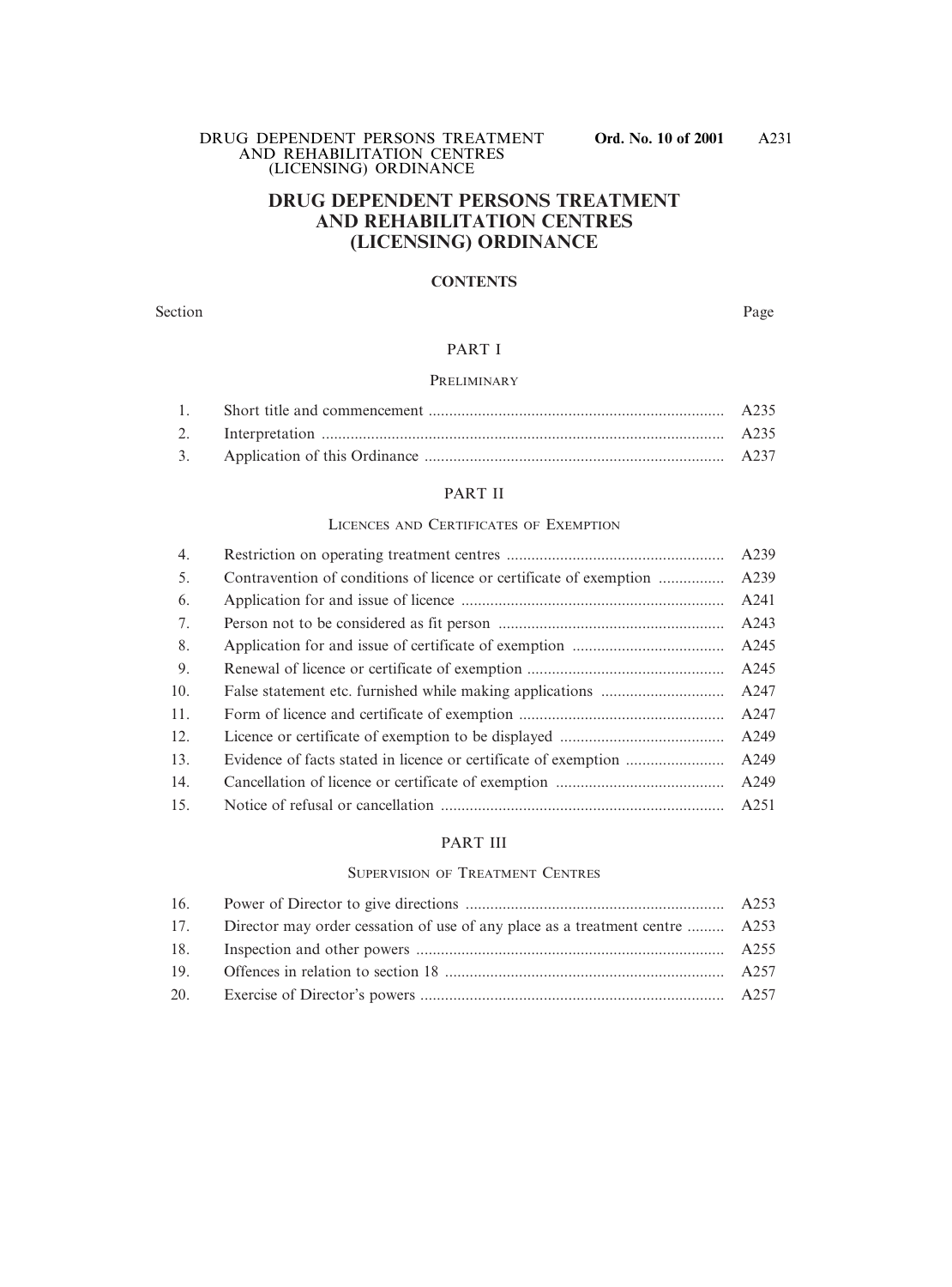### Section Page

### PART IV

### GENERAL PROVISIONS RELATING TO OFFENCES

### PART V

### APPEAL

| 24. |  | A261 |
|-----|--|------|
|-----|--|------|

### PART VI

### **MISCELLANEOUS**

### **Consequential Amendments**

### **Dangerous Drugs Ordinance**

|  |  |  | A267 |
|--|--|--|------|
|  |  |  |      |

### **Administrative Appeals Board Ordinance**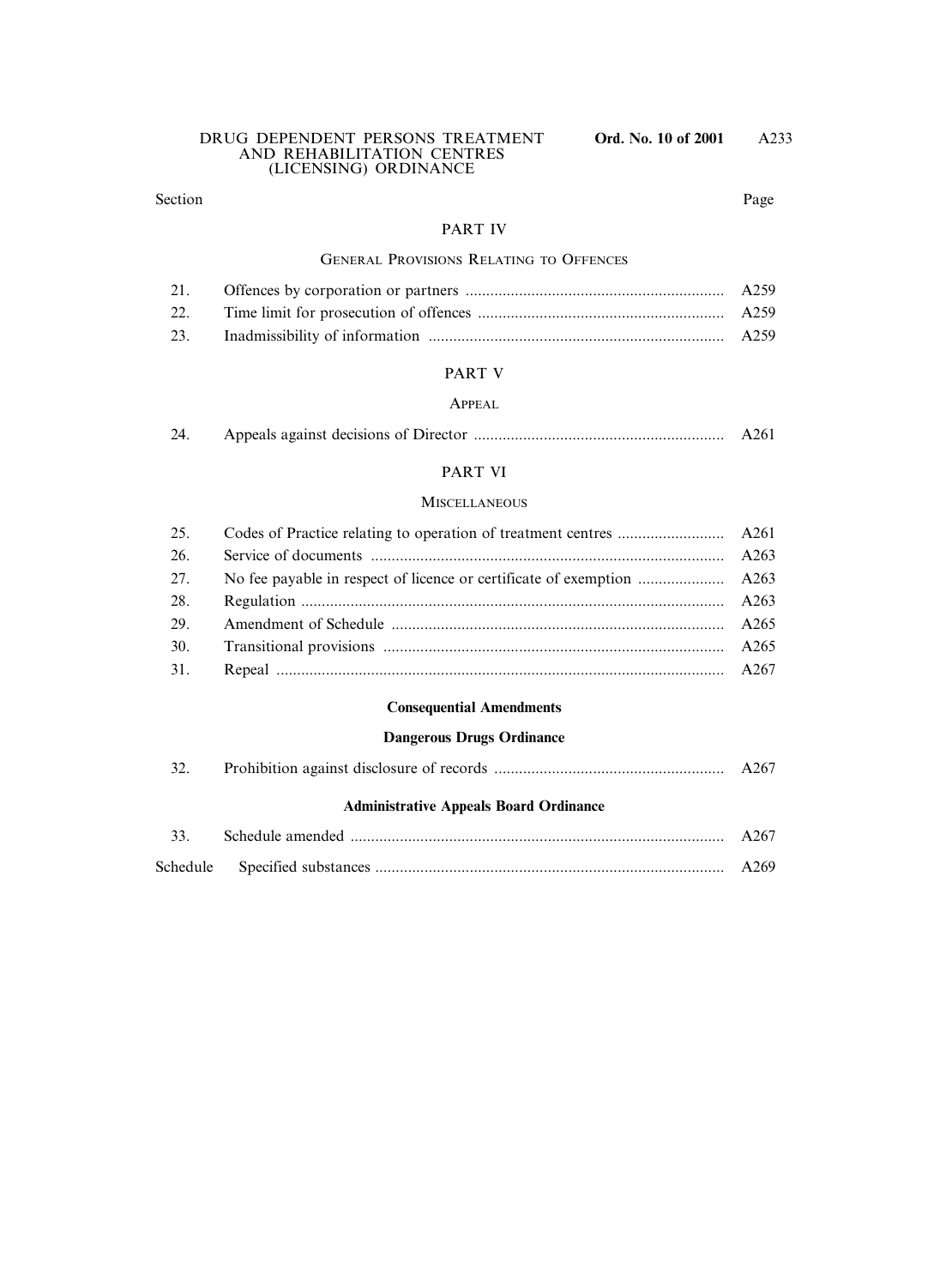### **HONG KONG SPECIAL ADMINISTRATIVE REGION**

ORDINANCE NO. 10 OF 2001



TUNG Chee-hwa Chief Executive 3 May 2001

An Ordinance to provide for the licensing, control and inspection of drug dependence treatment centres which provide residential accommodation for persons voluntarily undergoing treatment or rehabilitation after the treatment; and for connected purposes.

 $[$   $]$ 

Enacted by the Legislative Council.

### PART I

### **PRELIMINARY**

### **1. Short title and commencement**

(1) This Ordinance may be cited as the Drug Dependent Persons Treatment and Rehabilitation Centres (Licensing) Ordinance.

(2) This Ordinance shall come into operation on a day to be appointed by the Secretary for Security by notice published in the Gazette.

### **2. Interpretation**

In this Ordinance, unless the context otherwise requires—

"certificate of exemption" (豁免證明書) means a certificate of exemption issued under section  $\frac{8(3)}{a}$ , or renewed under section  $9(3)(a)$ , in respect of a treatment centre;

"Director" (署長) means the Director of Social Welfare;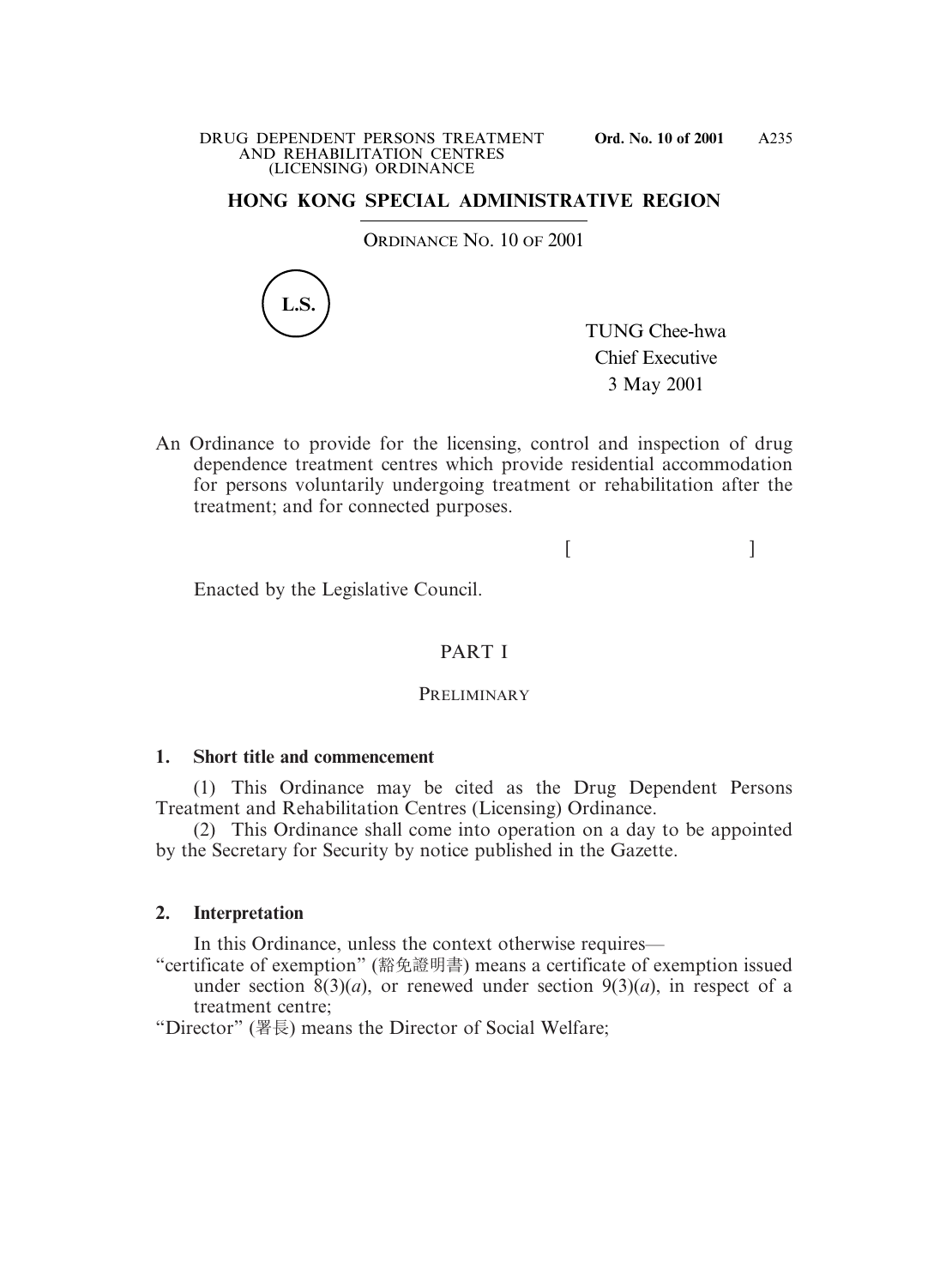"drug dependence" (藥物倚賴) means the psychophysical state referred to in paragraph (*a*) of the definition of "drug dependent person";

"drug dependent person" (藥物倚賴者) means a person who—

- (*a*) is suffering from the psychophysical state in which the usual or increasing doses of a dangerous drug (as defined in the Dangerous Drugs Ordinance (Cap. 134)) or a specified substance are required to prevent the onset of withdrawal symptoms; or
- (*b*) has completed treatment for drug dependence and is undergoing rehabilitation at a treatment centre;

"licence" (牌照、牌) means a licence issued under section  $6(2)(a)$ , or renewed under section  $9(3)(a)$ , in respect of a treatment centre;

- "place" (地方) means any area on land or water and includes any building, structure, enclosure, vehicle or ship;
- "rehabilitation" (康復服務) means care or services intended to facilitate the recovery of drug dependent persons or their reintegration into the community, after treatment for drug dependence;
- "specified operator" (指明營辦者) means, in relation to a treatment centre, the person specified as its operator in—
	- (*a*) a licence; or
	- (*b*) a certificate of exemption,

for the time being in force in respect of the treatment centre;

"specified substance" (指明物質) means a substance specified in the Schedule; "treatment centre" (治療中心) means any place used or intended to be used—

- (*a*) for the treatment for drug dependence or for the rehabilitation of 4 or more drug dependent persons undergoing such treatment or rehabilitation on a voluntary basis; and
- (*b*) for providing residential accommodation for such persons undergoing treatment for drug dependence, or undergoing rehabilitation, at that place.

# **3. Application of this Ordinance**

(1) This Ordinance does not apply to treatment centres managed and controlled by the Hospital Authority.

(2) For the avoidance of doubt, it is declared that the requirement under this Ordinance for a licence or certificate of exemption is without derogation from any requirement to register under the Hospitals, Nursing Homes and Maternity Homes Registration Ordinance (Cap. 165).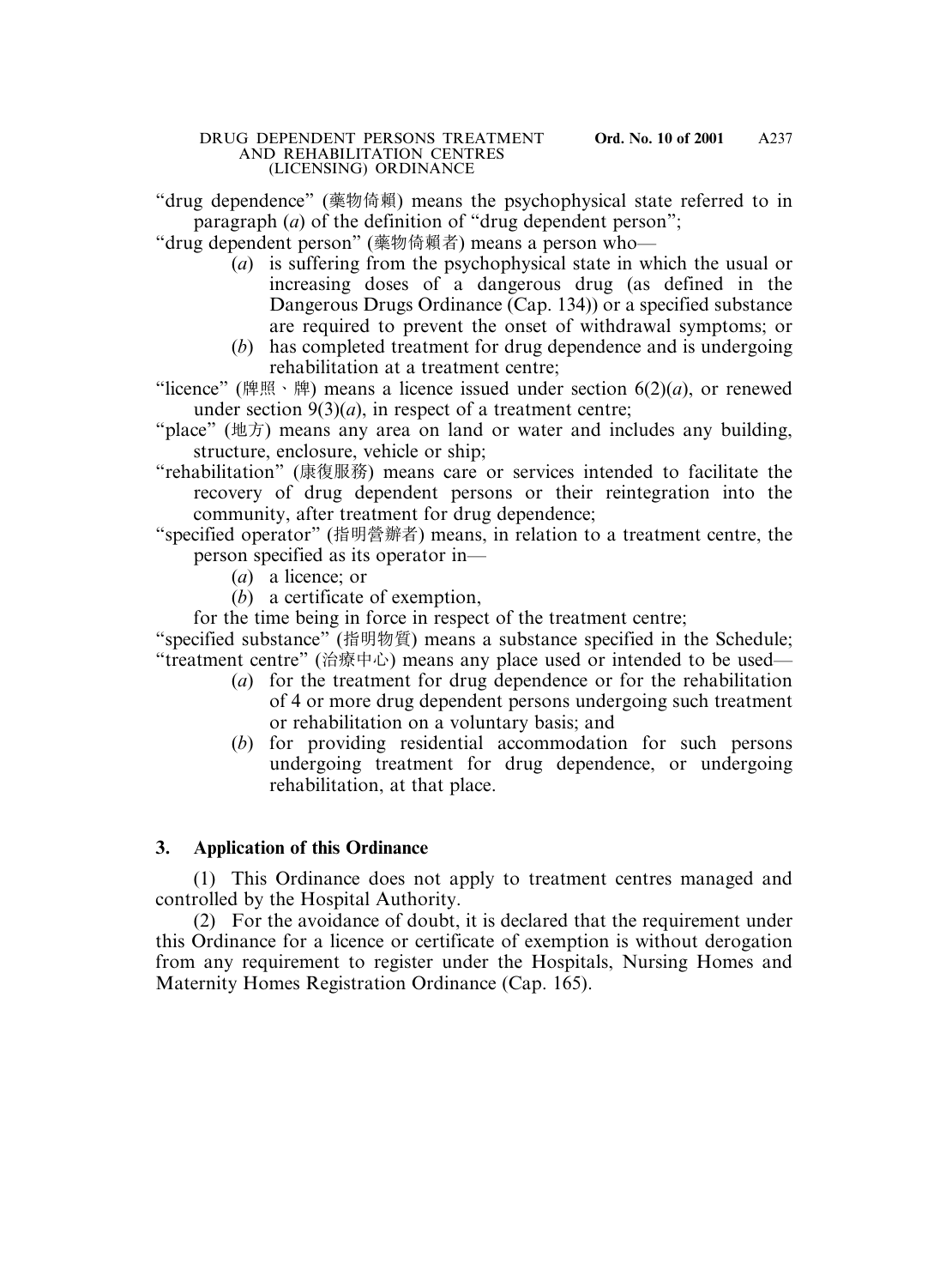### PART II

### LICENCES AND CERTIFICATES OF EXEMPTION

### **4. Restriction on operating treatment centres**

(1) No person shall operate or exercise control over the management of a treatment centre unless he is the specified operator of the treatment centre.

(2) No person shall take part in the management of a treatment centre unless—

(*a*) a licence; or

(*b*) a certificate of exemption,

in respect of the treatment centre is for the time being in force.

(3) A person who contravenes subsection (1) commits an offence and is liable—

- (*a*) on the first conviction, to a fine at level 6 and to imprisonment for 6 months, and to a fine of \$5,000 for each day during which the offence continues;
- (*b*) on subsequent conviction, to a fine at level 6 and to imprisonment for one year, and to a fine of \$10,000 for each day during which the offence continues.

(4) A person who contravenes subsection (2) commits an offence and is liable to a fine at level 3.

# **5. Contravention of conditions of licence or certificate of exemption**

(1) Where a treatment centre in respect of which a licence or certificate of exemption has been issued is operated in contravention of any condition of the licence or certificate of exemption, the specified operator and any other person exercising control over the management of the treatment centre each commit an offence.

(2) Without prejudice to subsection (3), it shall be a defence for a person charged with an offence under subsection (1) to prove that—

- (*a*) he did not know and had no reason to suspect the existence of the circumstances giving rise to the contravention; and
- (*b*) he could not, by the exercise of reasonable supervision and reasonable diligence, have prevented those circumstances arising.

(3) In any proceedings against a specified operator for an offence under subsection (1), it shall not be necessary for the prosecution to prove that the specified operator had knowledge of the condition of the licence or certificate of exemption the contravention of which constituted the offence.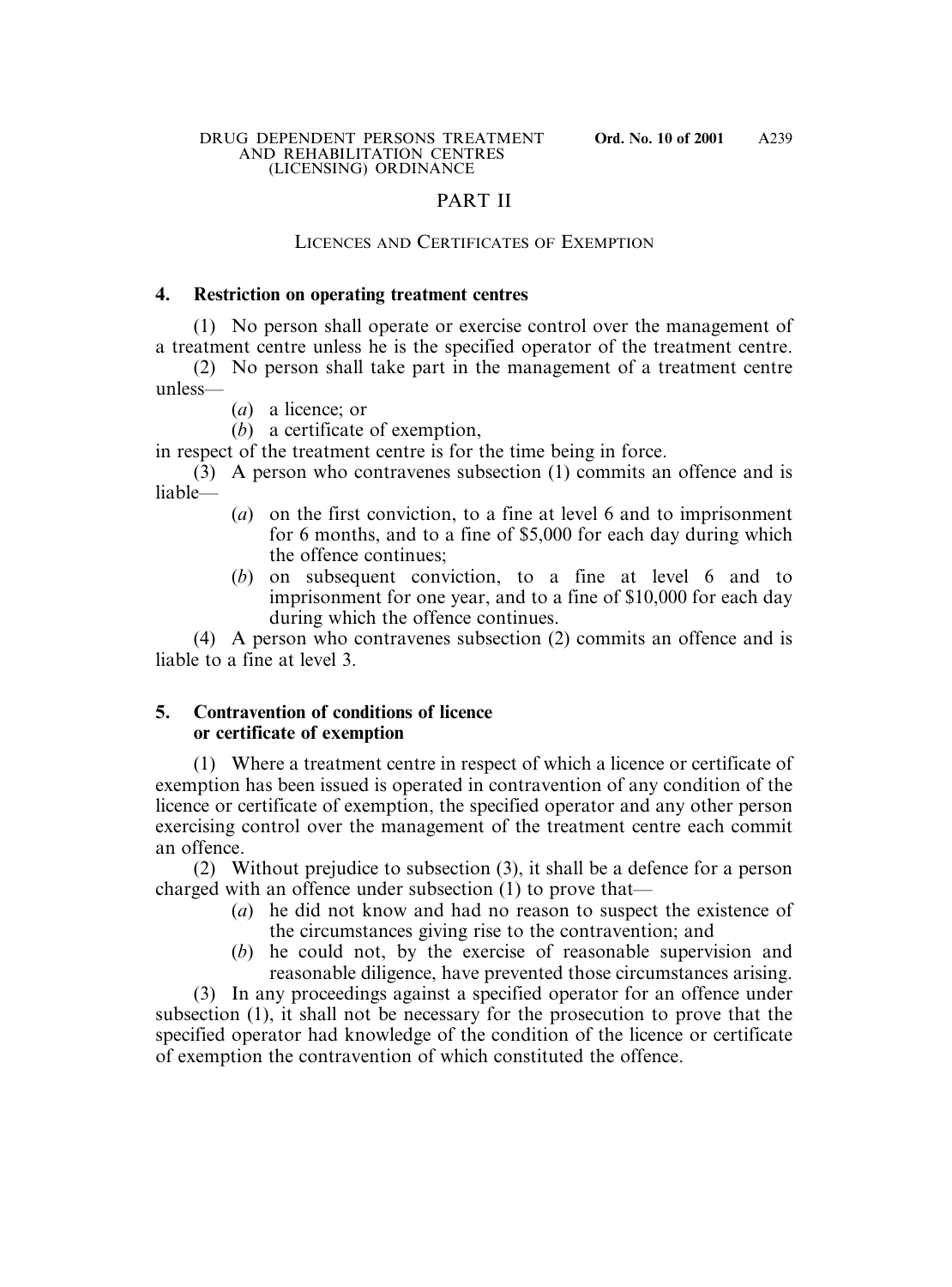(4) A person who commits an offence under this section is liable to a fine at level 6 and to imprisonment for 6 months and to a fine of \$5,000 for each day during which the offence continues.

# **6. Application for and issue of licence**

(1) An application by a person for a licence in respect of a treatment centre shall be made to the Director in such form and manner as the Director may specify.

- (2) The Director shall determine an application for a licence—
	- (*a*) by issuing to the applicant the licence, subject to such reasonable conditions as the Director may impose; or
	- (*b*) by refusing to issue the licence.

(3) If the Director intends to refuse to issue the licence, he shall comply with section 15.

(4) Without limiting the generality of subsection (2)(*b*), the Director may refuse to issue a licence to the applicant if it appears to him—

- (*a*) (i) where the applicant is an individual, that the applicant is not a fit person;
	- (ii) where the applicant is a body corporate, that any director of the body corporate is not a fit person;
	- (iii) where the applicant is a partnership, that any partner of the partnership is not a fit person;
- (*b*) that for reasons connected with the size, staffing or equipment, the place to be used for the treatment centre is not fit to be used as a treatment centre;
- (*c*) that the place to be used as the treatment centre does not comply with any requirements relating to construction, design, structure, fire precautions, health, sanitation or safety set out in—
	- (i) any provision of the Buildings Ordinance (Cap. 123);
	- (ii) any Code of Practice published by the Director of Fire Services under section 16(1)(*b*) of the Buildings Ordinance (Cap. 123);
	- (iii) any Code of Practice issued by the Director under section 25; or
	- (iv) any regulation made under section 28;
- (*d*) that if the place were to be used as a treatment centre, there would be a breach of a condition of the Government lease that restricts the use of the place; or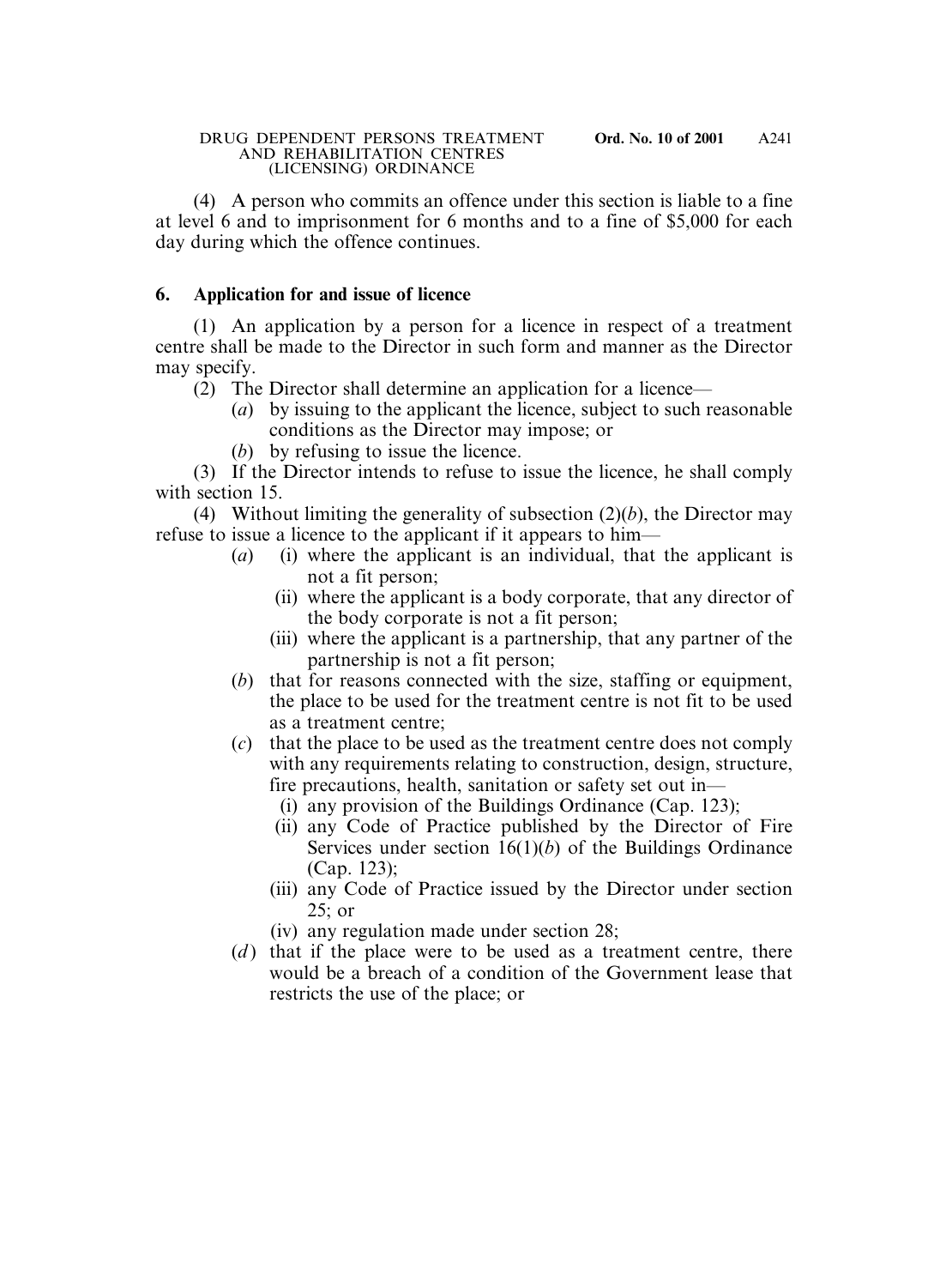- (*e*) that the proposed name of the treatment centre is unsuitable or is the same as or similar to—
	- (i) the name of any treatment centre in respect of which a licence or certificate of exemption is for the time being in force; or
	- (ii) the name of a treatment centre in respect of which a licence or a certificate of exemption has been cancelled.

(5) A condition of a licence imposed under subsection (2)(*a*) may relate to, in particular, the accommodation, staffing and equipment of the treatment centre.

(6) The Director may require an applicant to furnish him with such information as he considers relevant for determining whether or not to issue the licence including—

- (*a*) particulars relating to the applicant; and
- (*b*) the proposed name, address, plans and details as to how the treatment centre is to be operated.
- (7) The information required under subsection (6)—
	- (*a*) shall be furnished in such form and within such period as the Director may specify; and
	- (*b*) (if required for considering whether a person is a fit person for the purposes of subsection  $(4)(a)$  shall be supported by a statutory declaration on such facts as the Director may require.

# **7. Person not to be considered as fit person**

- (1) For the purposes of section  $6(4)(a)$ , a person is not a fit person if—
	- (*a*) he is or was (except where subsection (2) applies) a drug dependent person;
	- (*b*) he has been convicted in Hong Kong of any offence specified in Schedule 1 of the Organized and Serious Crimes Ordinance (Cap. 455) and sentenced to imprisonment within the 10 years immediately prior to the day on which the Director considers the matter; or
	- (*c*) he has been convicted elsewhere, within that period, of any offence constituted by an act or omission that, if it had occurred in Hong Kong, would have constituted an offence specified in Schedule 1 of the Organized and Serious Crimes Ordinance (Cap. 455), and sentenced to imprisonment on the conviction.

(2) Where a person was a drug dependent person, the Director may consider him a fit person if such person satisfies the Director that he has not been a drug dependent person continuously in the 7 years immediately prior to the day on which the Director considers the matter.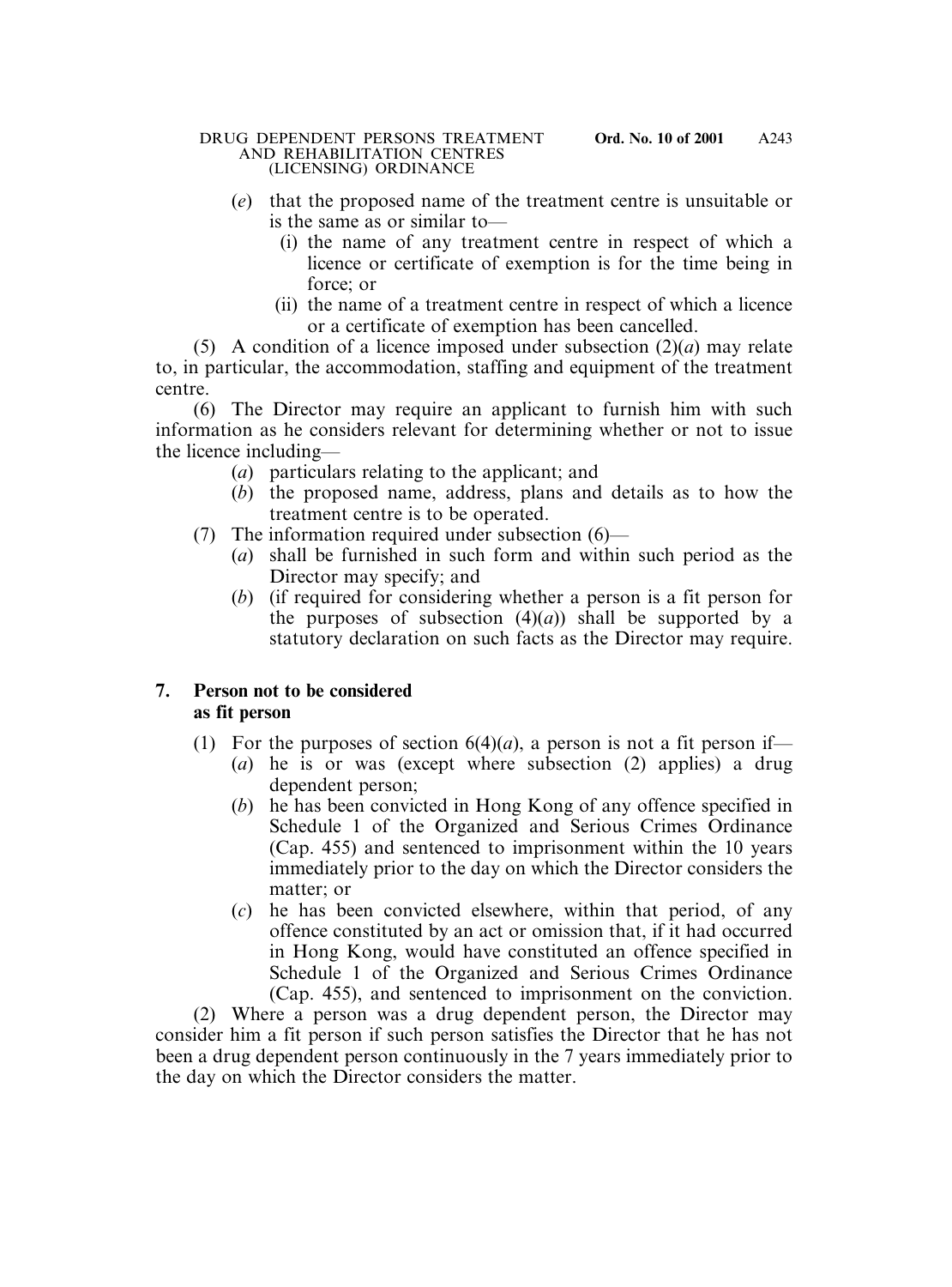### **8. Application for and issue of certificate of exemption**

(1) A person who is operating a treatment centre immediately before the commencement of section 4 may apply, within 3 months after such commencement, for a certificate of exemption in respect of the treatment centre.

(2) An application for a certificate of exemption shall be made to the Director in such form and manner as the Director may specify.

(3) The Director shall determine an application for a certificate of exemption—

- (*a*) by issuing to the applicant the certificate of exemption, subject to such reasonable conditions as the Director may impose; or
- (*b*) by refusing to issue the certificate of exemption.

(4) If the Director intends to refuse to issue a certificate of exemption, he shall comply with section 15.

(5) The Director may require an applicant to furnish him with such information as he considers relevant for determining whether or not to issue the certificate of exemption including—

- (*a*) particulars relating to the applicant; and
- (*b*) the proposed name, address, plans and details as to how the treatment centre is to be operated.

(6) The information required under subsection (5) shall be furnished in such form and within such period as the Director may specify.

# **9. Renewal of licence or certificate of exemption**

(1) The specified operator of a treatment centre may, before the expiration of the licence or certificate of exemption in respect of the treatment centre, apply for renewal of the licence or certificate of exemption.

- (2) An application under subsection (1) must be made to the Director—
	- (*a*) not more than 4 months and not less than 2 months prior to the expiration of the licence or certificate of exemption, or within such other period prior to the expiration as the Director may in writing permit; and
	- (*b*) in such form and manner as the Director may specify.
- (3) The Director shall determine an application under subsection (1)—
	- (*a*) by granting the renewal, subject to any reasonable variation of the conditions of the licence or certificate of exemption (as the case may be), as the Director may think fit; or
	- (*b*) by refusing to grant the renewal.

(4) If the Director intends to refuse to grant the renewal, he shall comply with section 15.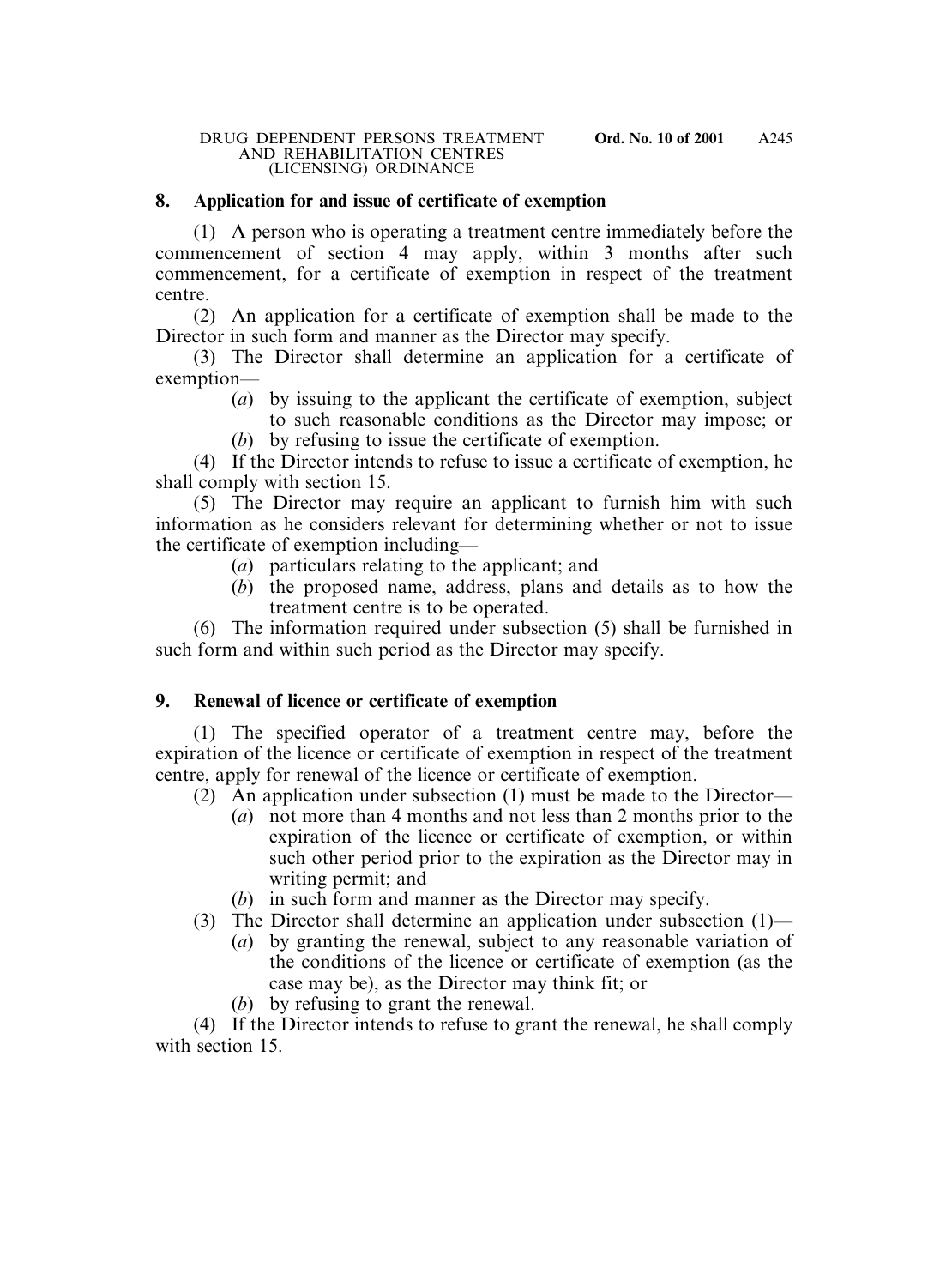(5) A licence or certificate of exemption in respect of which an application for renewal is made under this section and which expires before the determination of the application shall remain in effect until the determination by the Director of such application, unless such application is withdrawn or the licence or certificate is cancelled under section 14.

(6) A renewal granted under this section takes effect—

- (*a*) on the day following the expiration of the licence or certificate of exemption; or
- (*b*) where subsection (5) applies, on the day following the day upon which the licence or certificate of exemption would have expired but for subsection (5).

(7) A renewal granted under this section takes effect for a period of 12 months or such lesser period as may be specified.

# **10. False statement etc. furnished while making applications**

A person who, in or in connection with an application made under this Ordinance, makes any statement (whether such statement be oral or written), or furnishes any information—

- (*a*) which is false or misleading in a material particular; and
- (*b*) which he knows or reasonably ought to know is false or misleading in such particular,

commits an offence, and is liable to a fine at level 6 and to imprisonment for 6 months.

# **11. Form of licence and certificate of exemption**

- (1) A licence shall—
	- (*a*) be in such form as the Director may specify;
	- (*b*) be endorsed with the conditions of the licence imposed under section  $6(2)(a)$  or the conditions as varied under section  $9(3)(a)$ ;
	- (*c*) specify the applicant as the operator of the treatment centre to which the licence relates; and
	- (*d*) specify the period in which the licence remains in force, being a period not exceeding 12 months.
- (2) A certificate of exemption shall—
	- (*a*) be in such form as the Director may specify;
	- (*b*) be endorsed with the conditions of the certificate of exemption imposed under section 8(3)(*a*) or the conditions as varied under section 9(3)(*a*);
	- (*c*) specify the applicant as the operator of the treatment centre to which the certificate relates; and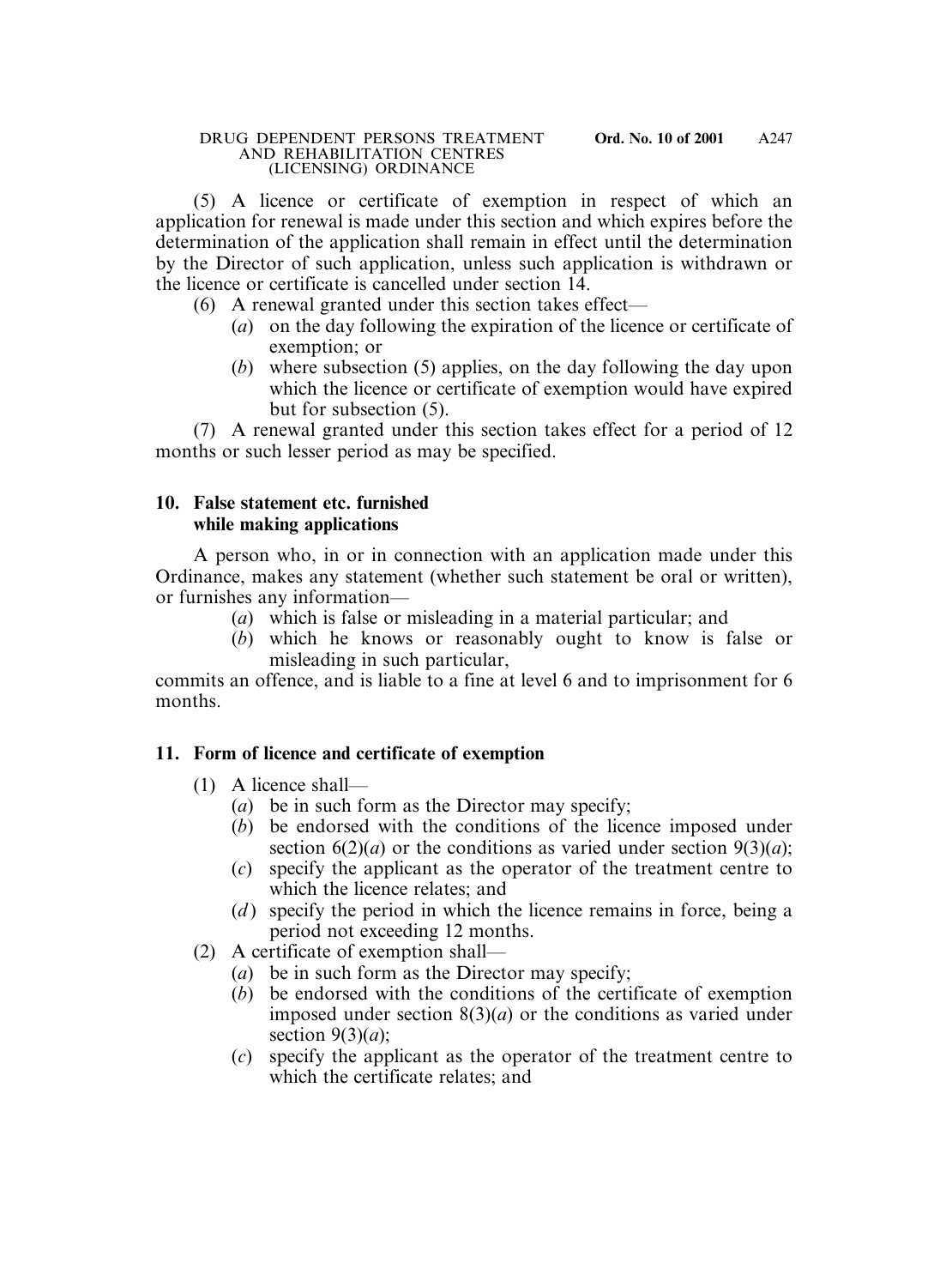(*d*) specify the period in which the certificate remains in force, being a period not exceeding 12 months.

# **12. Licence or certificate of exemption to be displayed**

The specified operator of a treatment centre shall display or cause to be displayed the licence or certificate of exemption for the time being in force in respect of the treatment centre in a conspicuous place at the treatment centre.

### **13. Evidence of facts stated in licence or certificate of exemption**

(1) A licence or certificate of exemption purporting to be issued by the Director, or a copy purporting to be signed and certified by the Director as a true copy of the licence or certificate, is evidence of the facts stated in it as at the date of such licence or certificate of exemption, and shall be received in evidence without further proof.

(2) A certificate purporting to be signed by the Director and certifying that—

(*a*) a licence; or

(*b*) a certificate of exemption,

has or has not been issued in respect of the treatment centre shall be evidence of the facts stated in it as at the date of the certificate so signed, and shall be received in evidence without further proof.

# **14. Cancellation of licence or certificate of exemption**

The Director may at any time by notice in writing served on the specified operator of a treatment centre cancel the licence or certificate of exemption (as the case may be) in respect of the centre—

- (*a*) on the ground that the specified operator or any other person has committed an offence under section 4, 5, 10, 16, 17 or 19 in respect of the treatment centre;
- (*b*) on the ground that, in respect of the treatment centre or the drug dependent persons residing in the treatment centre, any requirement, order or direction made or given under this Ordinance has not been complied with;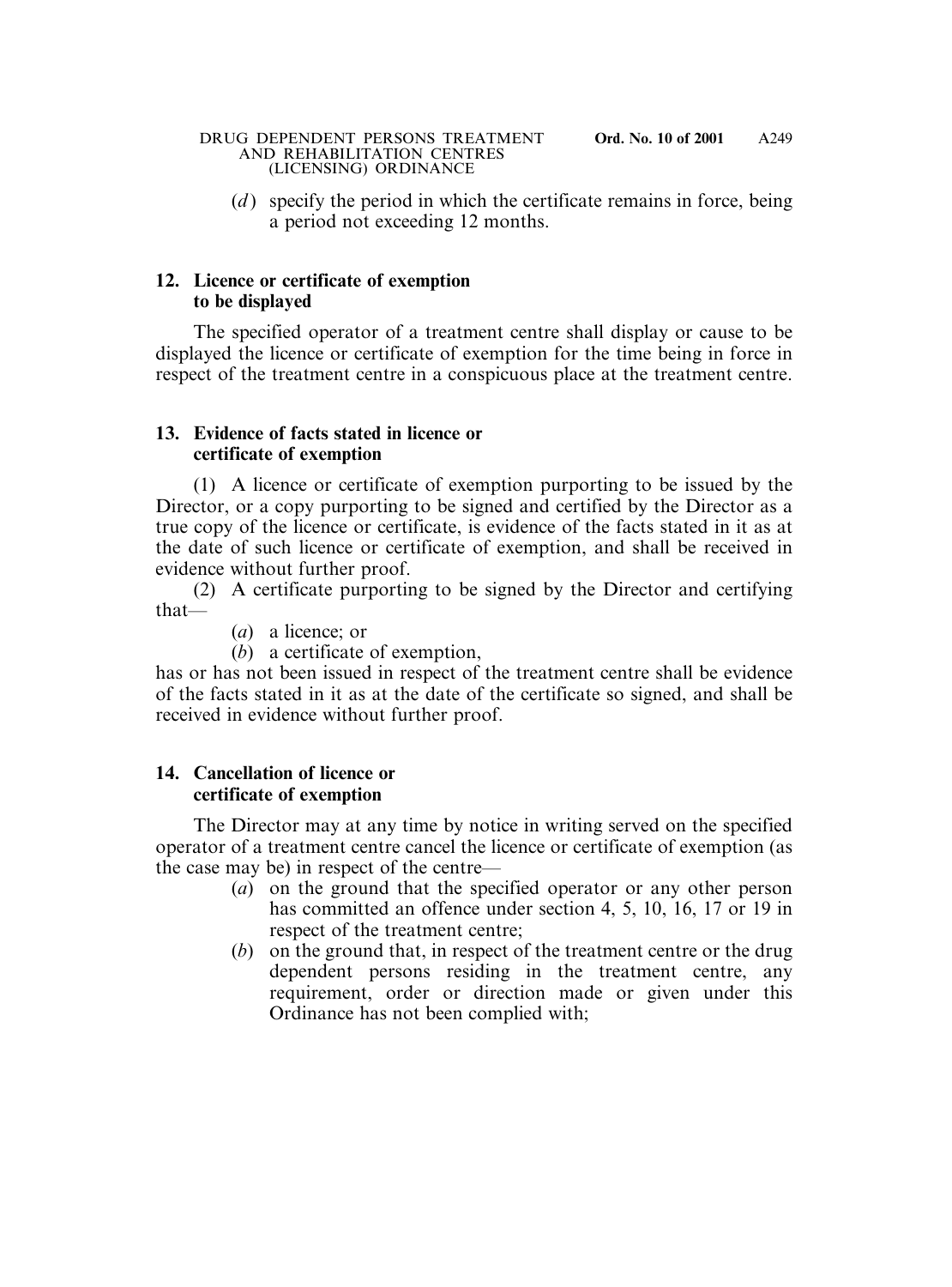- (*c*) on the ground that any condition of the licence or certificate of exemption has not been or is not being complied with;
- (*d*) if it appears to him that—
	- (i) the treatment centre has ceased to be operated as such or to exist;
	- (ii) the specified operator has ceased to operate the treatment centre; or
	- (iii) on any occasion the treatment centre has been operated in a manner contrary to the public interest;
- (*e*) in the case of a licence only, on any ground specified in section  $6(4)(a)$ ,  $(b)$ ,  $(c)$  or  $(d)$  which would entitle him to refuse an application for the licensing of the treatment centre,

but before serving the notice of cancellation, he shall comply with section 15.

# **15. Notice of refusal or cancellation**

- (1) The Director shall, before—
	- (*a*) refusing an application for a licence or certificate of exemption or an application for its renewal; or
	- (*b*) serving a notice under section 14,

give to the applicant or the specified operator of the treatment centre, as the case may be, notice of his intention to do so, which shall—

- (i) state the grounds on which he intends to refuse the application or serve a notice under section 14 (as the case may be); and
- (ii) contain a statement that such applicant or such specified operator may make written representations to him within 21 days after the day on which the Director's notice is given.

(2) The Director may, after 21 days from the day on which the notice under subsection (1) is given and after considering the written representations (if any) received from the applicant or specified operator, serve on the applicant or specified operator—

- (*a*) a notice in writing of the Director's refusal of the application; or
- (*b*) the notice under section 14,

as the case may be, but a notice under paragraph (*a*) or (*b*) shall not have effect earlier than 21 days from the day on which such notice is given.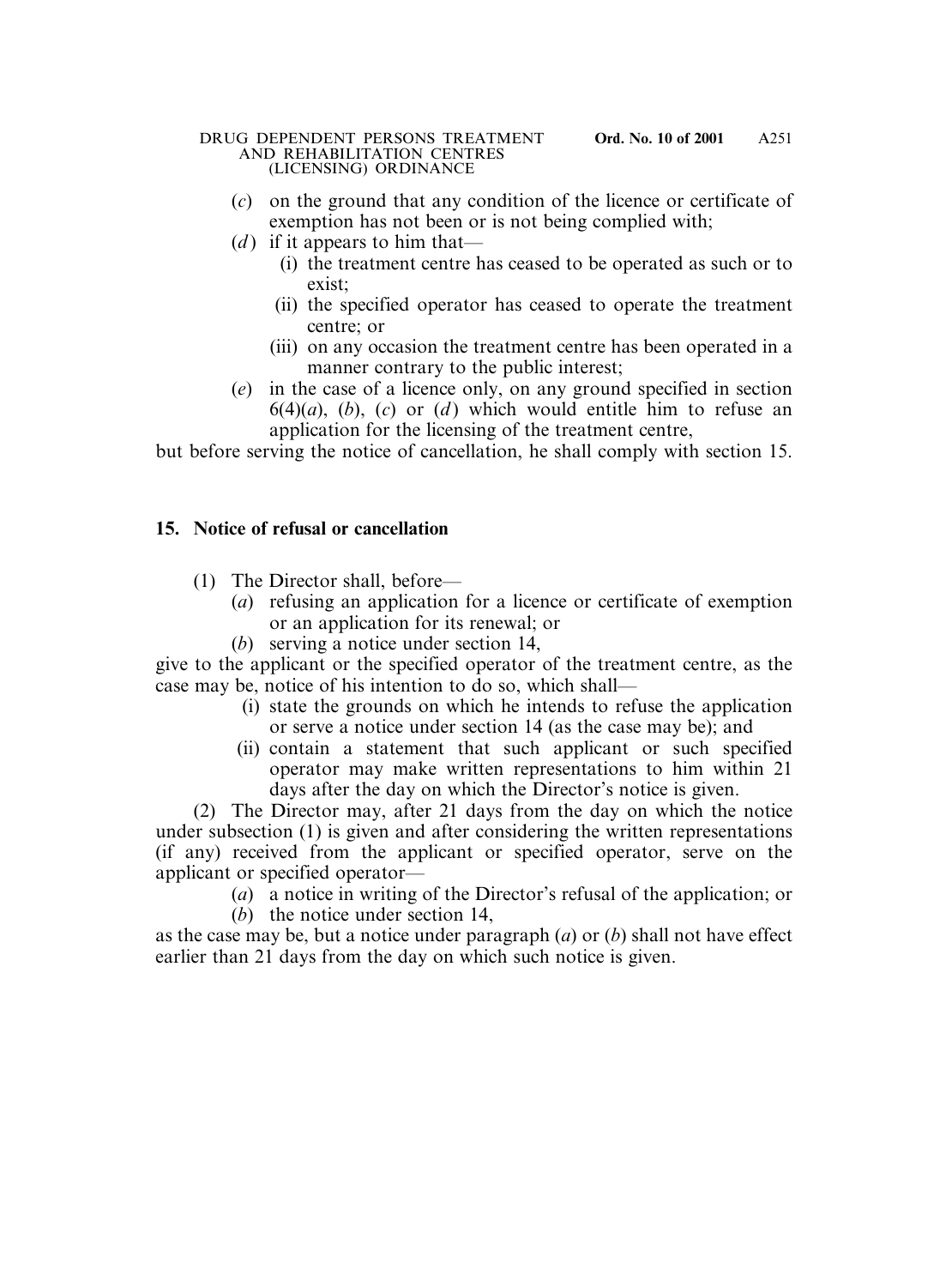# PART III

### SUPERVISION OF TREATMENT CENTRES

### **16. Power of Director to give directions**

(1) The Director may, in respect of a treatment centre, by notice in writing, give such directions as appear to him to be required to ensure that—

- (*a*) the treatment centre is operated and managed satisfactorily;
- (*b*) the well being of the drug dependent persons residing in the treatment centre is safeguarded in a proper manner;
- (*c*) adequate apparatus and equipment required as safeguards against fire or other hazard likely to endanger the lives or health of the residents are provided in the treatment centre; and
- (*d*) the provisions of this Ordinance are complied with.
- (2) A notice under subsection (1)—
	- (*a*) shall be served on the specified operator of the treatment centre; and
	- (*b*) shall indicate a period within which the directions shall be complied with.

(3) A person who fails to comply with the requirements of a direction given under this section within the period indicated in the notice served on him under subsection (2) commits an offence, and is liable to a fine at level 6 and to imprisonment for 6 months.

### **17. Director may order cessation of use of any place as a treatment centre**

- (1) The Director may—
	- (*a*) if it appears to him that there is any danger or risk of danger to persons in residence in a treatment centre; or
	- (*b*) the requirements of a direction given under section 16(1) have not been complied with within the period indicated in the notice served under that section,

by order in writing require that the place or any part of such place used as the treatment centre shall cease to be so used for such period as he thinks fit or until further notice.

(2) An order under this section shall be served on the specified operator of the treatment centre and shall take effect from the date of service.

(3) A person who fails to comply with any requirement of an order served on him under this section commits an offence, and is liable to a fine at level 6 and to imprisonment for 6 months and to a fine of \$5,000 for each day during which the offence continues.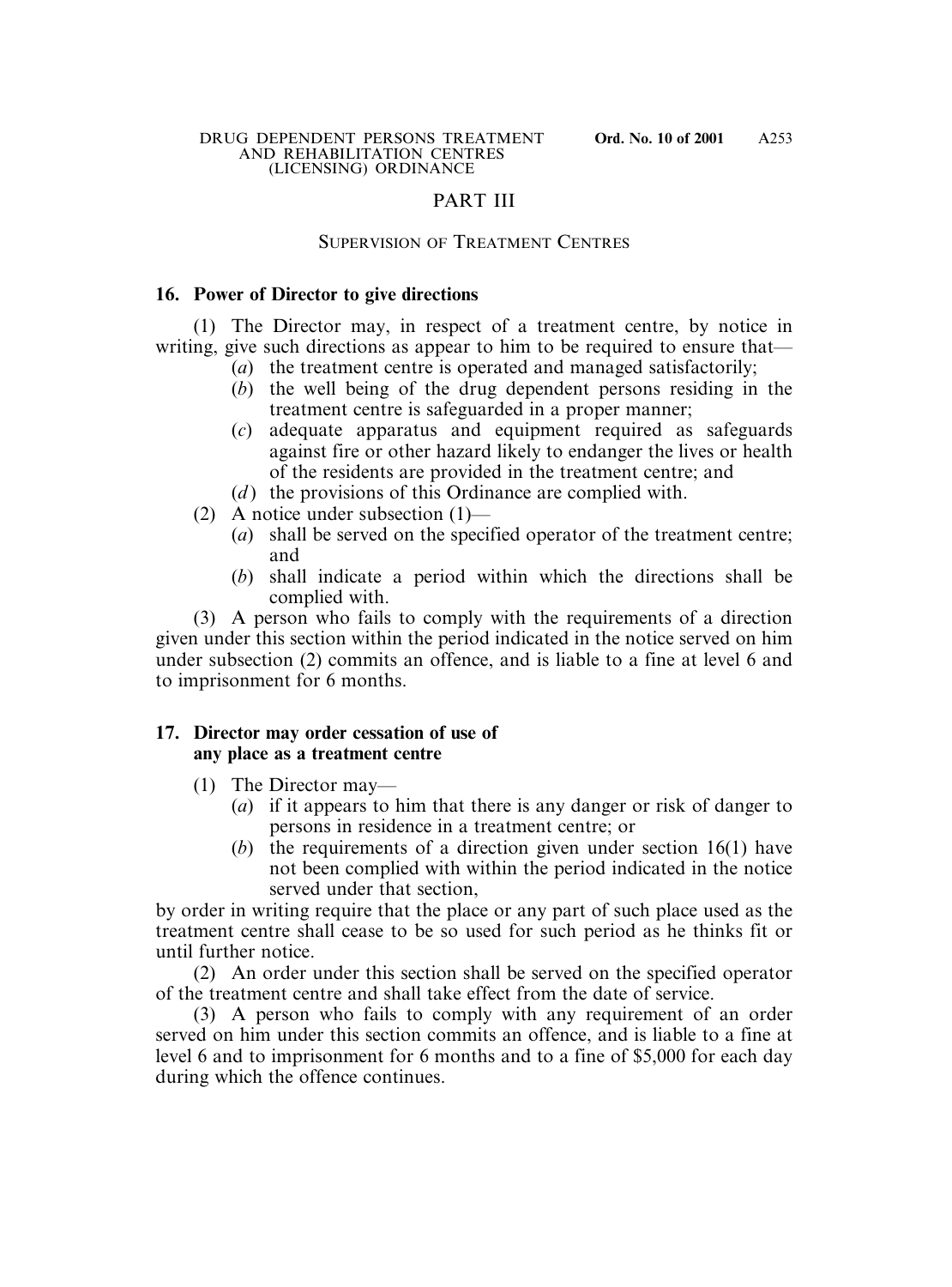### **18. Inspection and other powers**

(1) The Director or any public officer authorized by him in writing may, in relation to a treatment centre in respect of which a licence or a certificate of exemption has been issued—

- (*a*) at all reasonable times enter and inspect the treatment centre, with such assistants as may be necessary;
- (*b*) require the production of, and examine or take copies of any book, document or other article relating to the operation or management of the treatment centre or to any other activity carried out in or in relation to the treatment centre;
- (*c*) require any information relating to such operation, management or activity to be furnished;
- (*d*) remove for further examination any book, document or other article which he has reason to suspect is or contains—
	- (i) evidence of the commission of an offence against this Ordinance; or
	- (ii) evidence of a ground for the cancellation of the licence or certificate of exemption;
- (*e*) do such other things as are necessary for the inspection of the treatment centre or for the inspection or testing of any equipment, works or system used for or in connection with the operation, keeping, management or other control of the treatment centre.

(2) For the purposes of this Ordinance, the Director or any public officer authorized by a warrant issued under subsection (4) may, with such assistants as may be necessary, enter and inspect any place which he has reason to suspect is being used as a treatment centre without a licence or certificate of exemption.

(3) Where pursuant to subsection (2), the Director or a public officer has entered any place, he may—

- (*a*) require any person apparently in charge of the place to produce for his examination any book, document or other article relating to the management of any business being carried on in the place or to furnish any information relating to such management or business, and to take copies;
- (*b*) remove for further examination any book, document or other article which he has reason to suspect is or contains evidence of the commission of an offence against this Ordinance.

(4) If a magistrate is satisfied by information on oath that there are reasonable grounds for suspecting that a place is being used as a treatment centre without a licence or certificate of exemption, he may issue a warrant authorizing the Director or any public officer, with such assistants as may be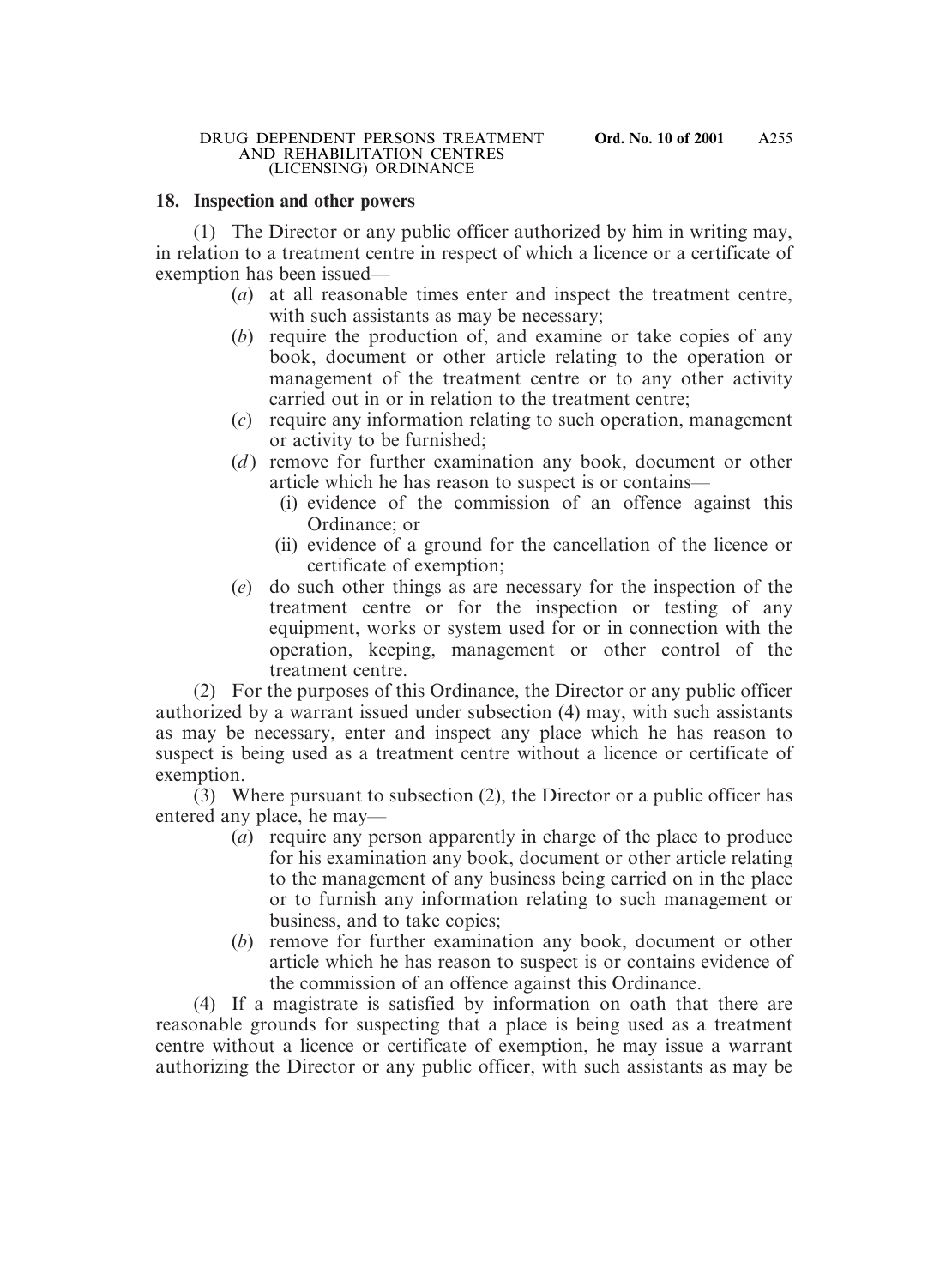necessary, to enter and inspect that place for the purposes of this Ordinance, and may authorize the use of such force as may be necessary in effecting the entry.

(5) Where any book, document or other article is removed by the Director or a public officer under—

- (*a*) subsection (1)(*d*)(*i*) or (3)(*b*) and no prosecution is instituted in respect of the suspected offence to which they relate within 6 months after the day of their removal; or
- (*b*) subsection  $(1)(d)(ii)$  and no notice is given to the specified operator under section 15(1) within 6 months after the day of their removal,

the Director or public officer shall return or arrange for the return of such book, document or article to the specified operator or the person from whom they were so removed (as the case may be).

# **19. Offences in relation to section 18**

- (1) A person who—
	- (*a*) fails, without reasonable excuse, to produce any book, document or other article upon being so required under section 18;
	- (*b*) fails, without reasonable excuse, to furnish any information upon being so required under section 18;
	- (*c*) in complying with any requirement made under section 18, furnishes any information which is false or misleading in a material particular and which he knows or reasonably ought to know is false or misleading in such particular; or
	- (*d*) obstructs any person in the exercise of any of that person's powers under section 18,

commits an offence.

(2) A person who commits an offence under this section is liable to a fine at level 6 and to imprisonment for 6 months and to a fine of \$5,000 for each day during which the offence continues.

# **20. Exercise of Director's powers**

The Director may authorize any public officer to perform or exercise any function, duty or power imposed or conferred on the Director under this Ordinance.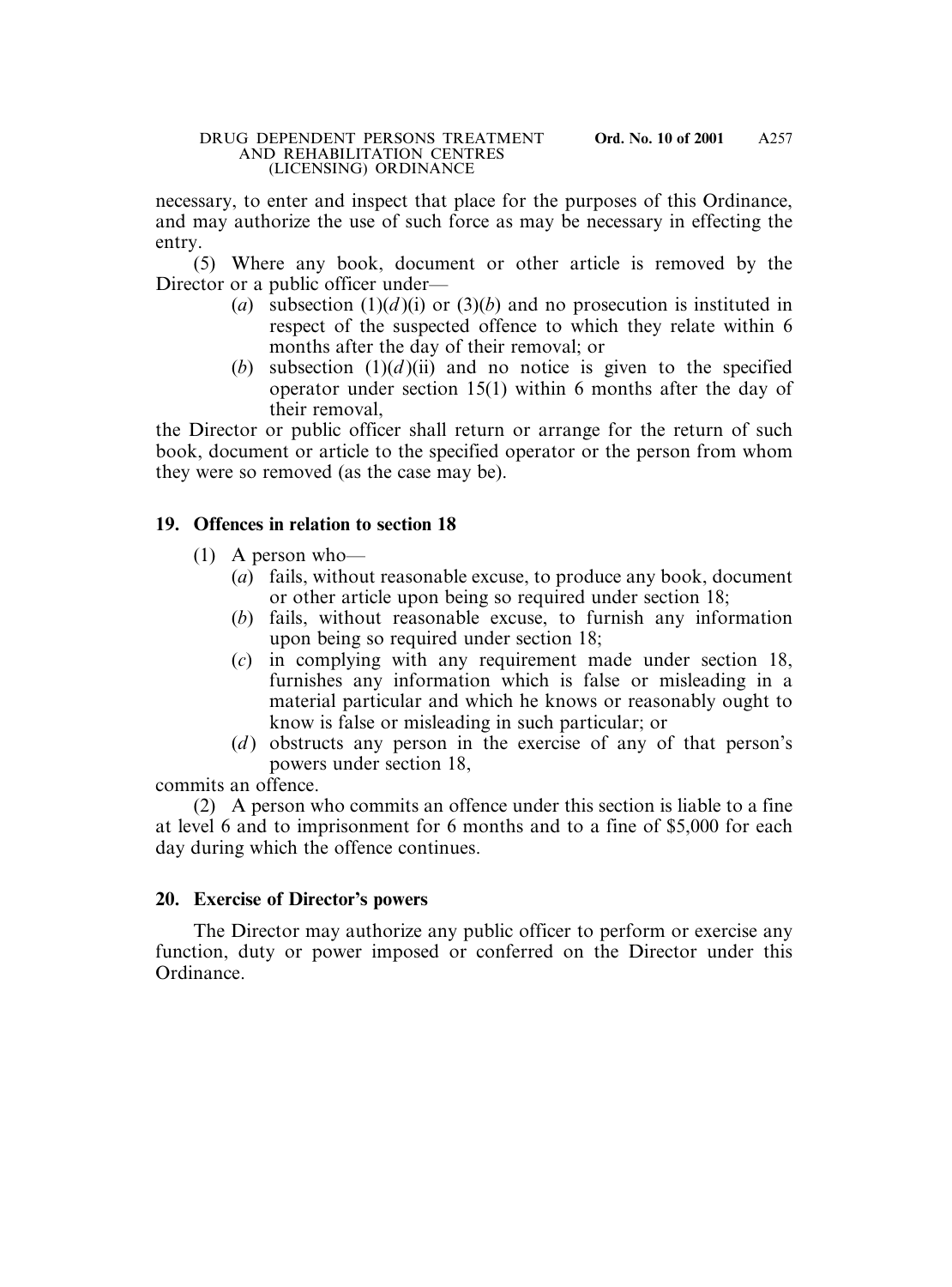# PART IV

### GENERAL PROVISIONS RELATING TO OFFENCES

### **21. Offences by corporation or partners**

- $(1)$  If—
	- (*a*) a person who commits an offence under this Ordinance is a body corporate; and
	- (*b*) it is proved that the offence was committed with the consent or connivance of, or was attributable to any neglect on the part of, a director of, or other person concerned in the management of, the body corporate,

the director or that other person also commits the offence.

- $(2)$  If—
	- (*a*) a person who commits an offence under this Ordinance is a partner of a partnership; and
	- (*b*) it is proved that the offence was committed with the consent or connivance of, or was attributable to any neglect on the part of, any other partner or other person concerned in the management of the partnership,

that other partner or person also commits the offence.

### **22. Time limit for prosecution of offences**

Any prosecution under the provisions of this Ordinance shall be commenced—

- (*a*) within 6 months of the commission of the offence; or
- (*b*) within 6 months of the offence being discovered by or coming to the notice of the Director,

whichever is the later.

### **23. Inadmissibility of information**

- (1) A statement or admission made by a person—
	- (*a*) for the purpose of being admitted to a treatment centre for treatment or rehabilitation; or
	- (*b*) while he is undergoing treatment or rehabilitation at a treatment centre,

is inadmissible as evidence in any proceedings against him under the Dangerous Drugs Ordinance (Cap. 134).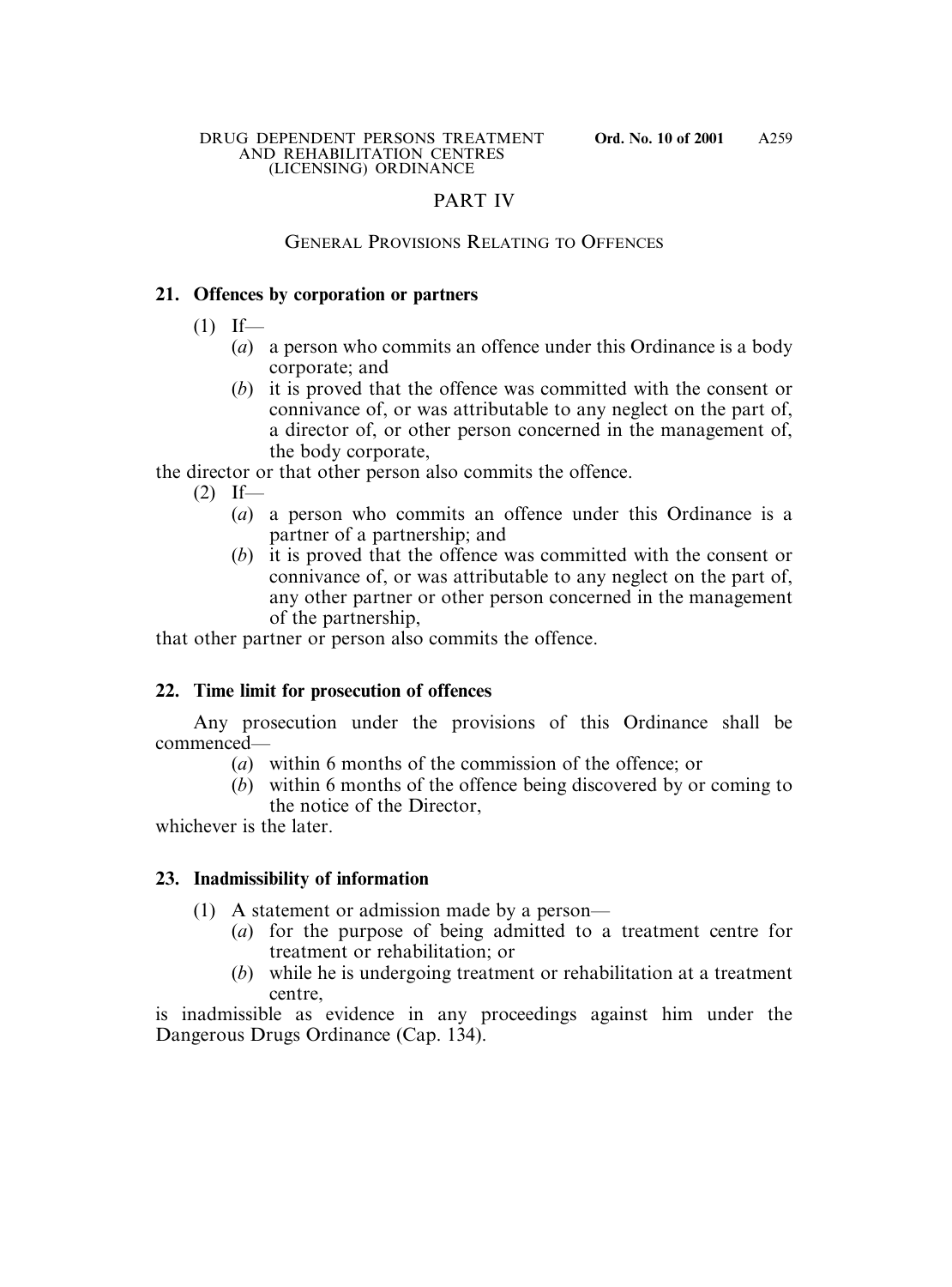(2) Any information obtained in the course of or as a result of the production or removal of any book, document or other article under section 18(1) or (3) is inadmissible as evidence against any person who is undergoing or has undergone treatment or rehabilitation in a treatment centre in any proceedings under the Dangerous Drugs Ordinance (Cap. 134).

### PART V

### APPEAL

### **24. Appeals against decisions of Director**

(1) A person who is aggrieved by a determination or decision of the Director made in respect of him under any of the following provisions may appeal to the Administrative Appeals Board—

- (*a*) section 6(2)(*b*) (refusing to issue a licence);
- (*b*) section 8(3)(*b*) (refusing to issue a certificate of exemption);
- (*c*) section 9(3)(*b*) (refusing to renew a licence or certificate of exemption);
- (*d*) section 14 (cancelling a licence or certificate of exemption).

(2) An appeal under subsection (1) shall be made within 21 days after the person aggrieved has received notice of the determination or decision.

(3) The effect of a decision that is appealed against under subsection (1) shall be suspended as from the day on which the appeal is made until such appeal is disposed of, withdrawn or abandoned unless—

- (*a*) such suspension would, in the opinion of the Director, be contrary to the public interest; and
- (*b*) the notice of the decision—
	- (i) contains a statement to that effect; and
	- (ii) states the ground on which the Director's opinion is based.

# PART VI

### **MISCELLANEOUS**

### **25. Codes of Practice relating to operation of treatment centres**

- (1) The Director may issue from time to time Codes of Practice—
	- (*a*) setting out principles, procedures or guidelines for the operation, management or other control of treatment centres;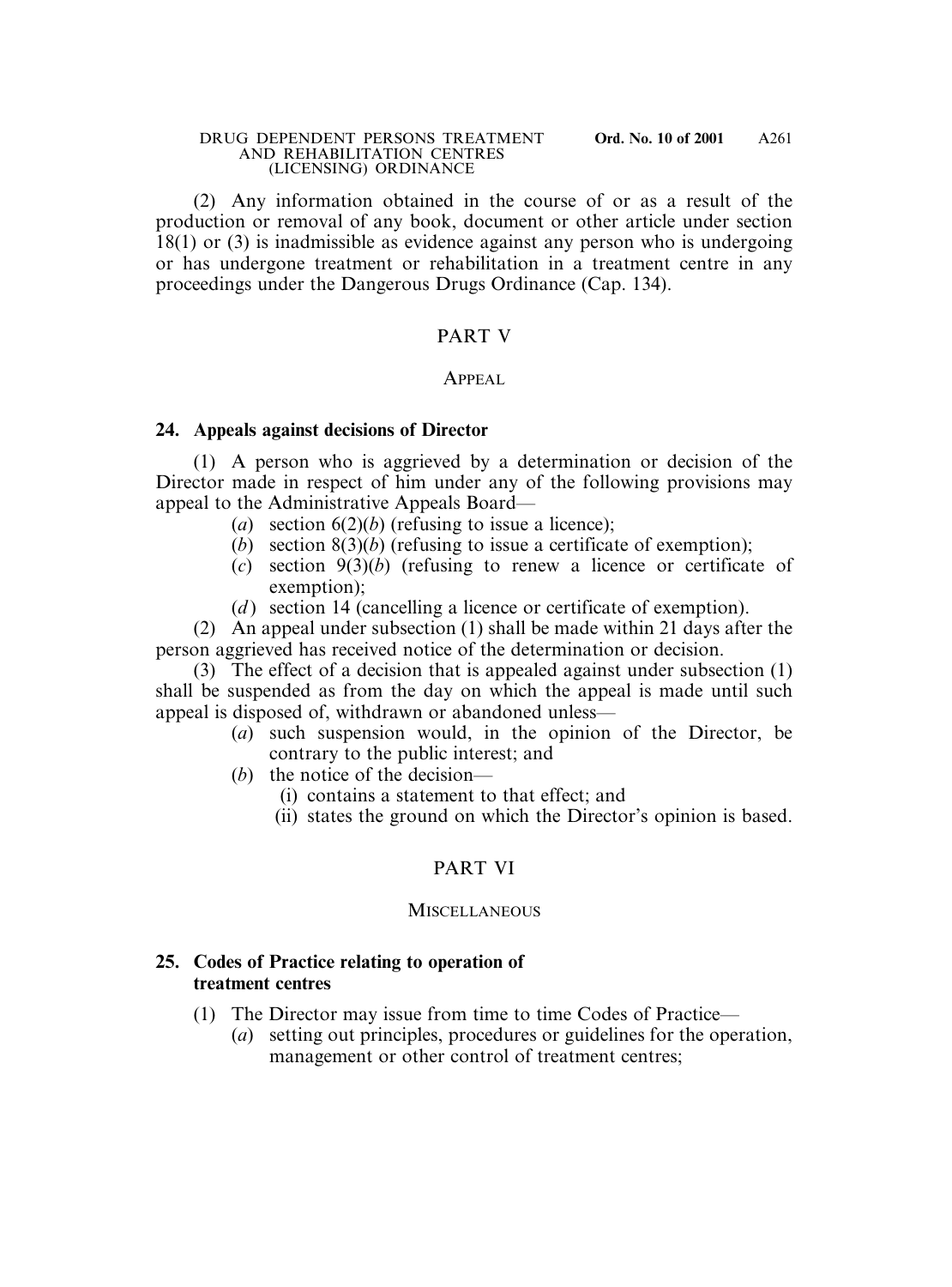(*b*) providing practical guidance in respect of any one or more of the requirements of this Ordinance.

(2) A copy of any Code of Practice issued under subsection (1) shall be made available by the Director for inspection by the public free of charge at such offices of the Government as the Director may direct during the usual hours of business of the offices.

# **26. Service of documents**

A notice or other document (howsoever described) authorized or required to be served on a person under this Ordinance shall be deemed to be so served if—

- (*a*) in the case of an individual, it is—
	- (i) delivered to him;
	- (ii) left at his last known address; or
	- (iii) sent by post to him at such address;
- (*b*) in the case of a body corporate, it is—
	- (i) given to or served on a director of the body corporate;
	- (ii) left at the body corporate's last known address; or
	- (iii) sent by post to the body corporate at such address; and
- (*c*) in the case of a partnership, it is—
	- (i) delivered, left or sent in accordance with paragraph (*a*) on any partner who is an individual; or
	- (ii) given, served, left or sent in accordance with paragraph (*b*) on any partner which is a body corporate.

# **27. No fee payable in respect of licence or certificate of exemption**

No fee is payable—

- (*a*) on an application for the issue or renewal of a licence or certificate of exemption; or
- (*b*) for the issue or renewal of a licence or certificate of exemption.

# **28. Regulation**

- (1) The Chief Executive in Council may by regulation provide for—
	- (*a*) the operation, management, supervision and inspection of treatment centres;
	- (*b*) the duties and responsibilities of specified operators;
	- (*c*) the keeping of books of accounts, records or other information in respect of the operation or activities of, or drug dependent persons admitted to, treatment centres;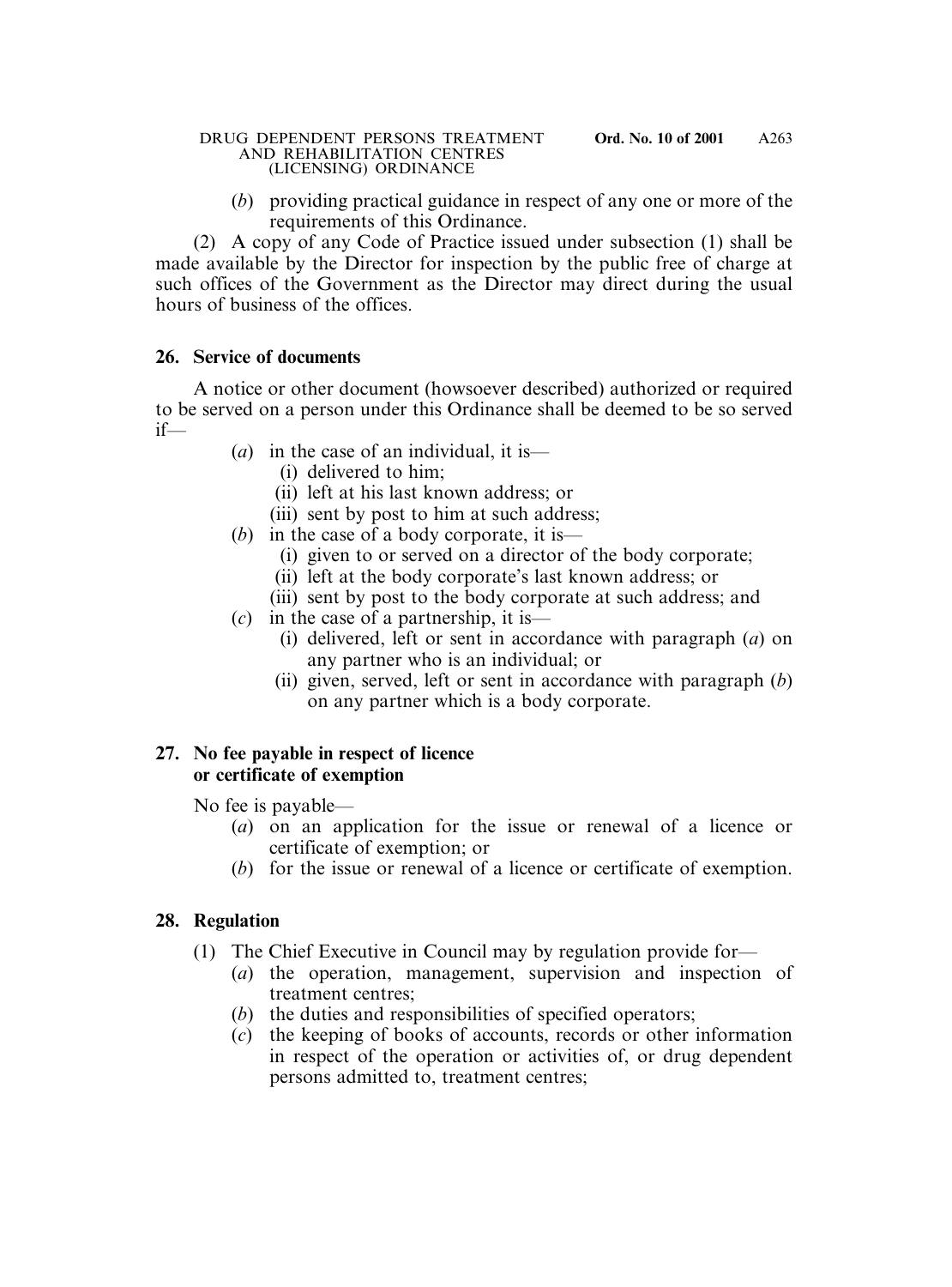- (*d*) the reports and information to be supplied to the Director in respect of treatment centres;
- (*e*) the design, structure, hygiene and sanitation of treatment centres;
- (*f*) the precautions to be taken against fire or other peril likely to endanger the lives or health of drug dependent persons undergoing treatment or rehabilitation at treatment centres;
- (*g*) subject to section 27, the fees to be charged for any matter prescribed or permitted by this Ordinance;
- (*h*) generally, carrying into effect the provisions of this Ordinance.
- (2) Any regulation made under this section may—
	- (*a*) provide for the exemption of any treatment centre from the application of the regulation or any provision of the regulation;
	- (*b*) empower the Director to grant exemptions, with or without conditions, from the application of the regulation or any provision of the regulation;
	- (*c*) prohibit the performance of particular actions without the consent of the Director;
	- (*d* ) authorize the Director to require or prohibit the performance of particular actions; and
	- (*e*) require particular actions to be performed to the satisfaction of the Director.

(3) Any regulation made under this section may provide that a contravention of any provision thereof shall be an offence punishable by a fine at level 4 and to imprisonment for 3 months.

(4) The amount of fees provided for under subsection  $(1)(g)$  need not be limited by reference to the amount of administrative or other costs incurred or likely to be incurred by the Director in the discharge of his functions under this Ordinance.

(5) Any regulation made under subsection (1)(*g*) may provide for the waiver, remission, reduction or refund of any fee.

# **29. Amendment of Schedule**

The Secretary for Security may by order amend the Schedule.

# **30. Transitional provisions**

(1) Where a person is operating a treatment centre immediately before the commencement of section 4, a certificate of exemption is deemed to have been issued unconditionally in respect of the treatment centre specifying the person as the specified operator.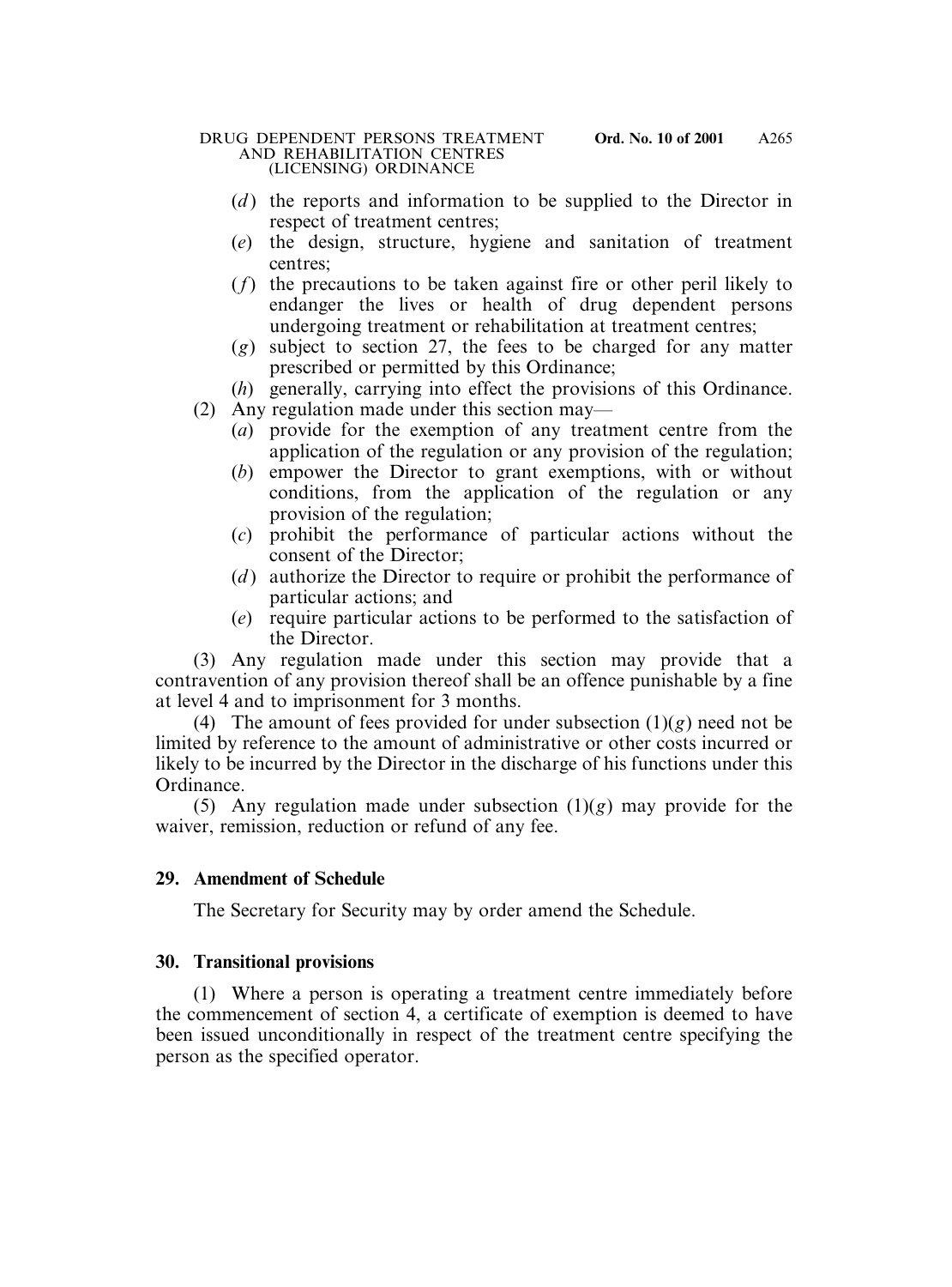(2) A certificate of exemption deemed to have been issued under subsection (1) has effect—

- (*a*) until the expiration of 3 months after the date of that commencement; or
- (*b*) if the person has made an application in respect of the treatment centre in accordance with section 6 or 8 within 3 months before that expiration—
	- (i) until the issue of the licence or certificate of exemption (as the case may be) so applied for; or
	- (ii) (in the case of the application being refused) until 21 days after he has received notice of the decision or, if an appeal is made against the decision under section 24, until such appeal is disposed of, withdrawn or abandoned.

# **31. Repeal**

The Drug Addicts Treatment and Rehabilitation Ordinance (Cap. 326) and all subsidiary legislation made under it are repealed.

# **Consequential Amendments**

# **Dangerous Drugs Ordinance**

### **32. Prohibition against disclosure of records**

Section 49D(2) of the Dangerous Drugs Ordinance (Cap. 134) is amended—

- (*a*) in paragraph  $(f)$ , by repealing the full stop and substituting a semicolon;
- (*b*) by adding—
	- "(*g*) to the Director of Social Welfare or any public officer under section 18 of the Drug Dependent Persons Treatment and Rehabilitation Centres (Licensing) Ordinance (10 of 2001).".

# **Administrative Appeals Board Ordinance**

### **33. Schedule amended**

The Schedule to the Administrative Appeals Board Ordinance (Cap. 442) is amended by adding—